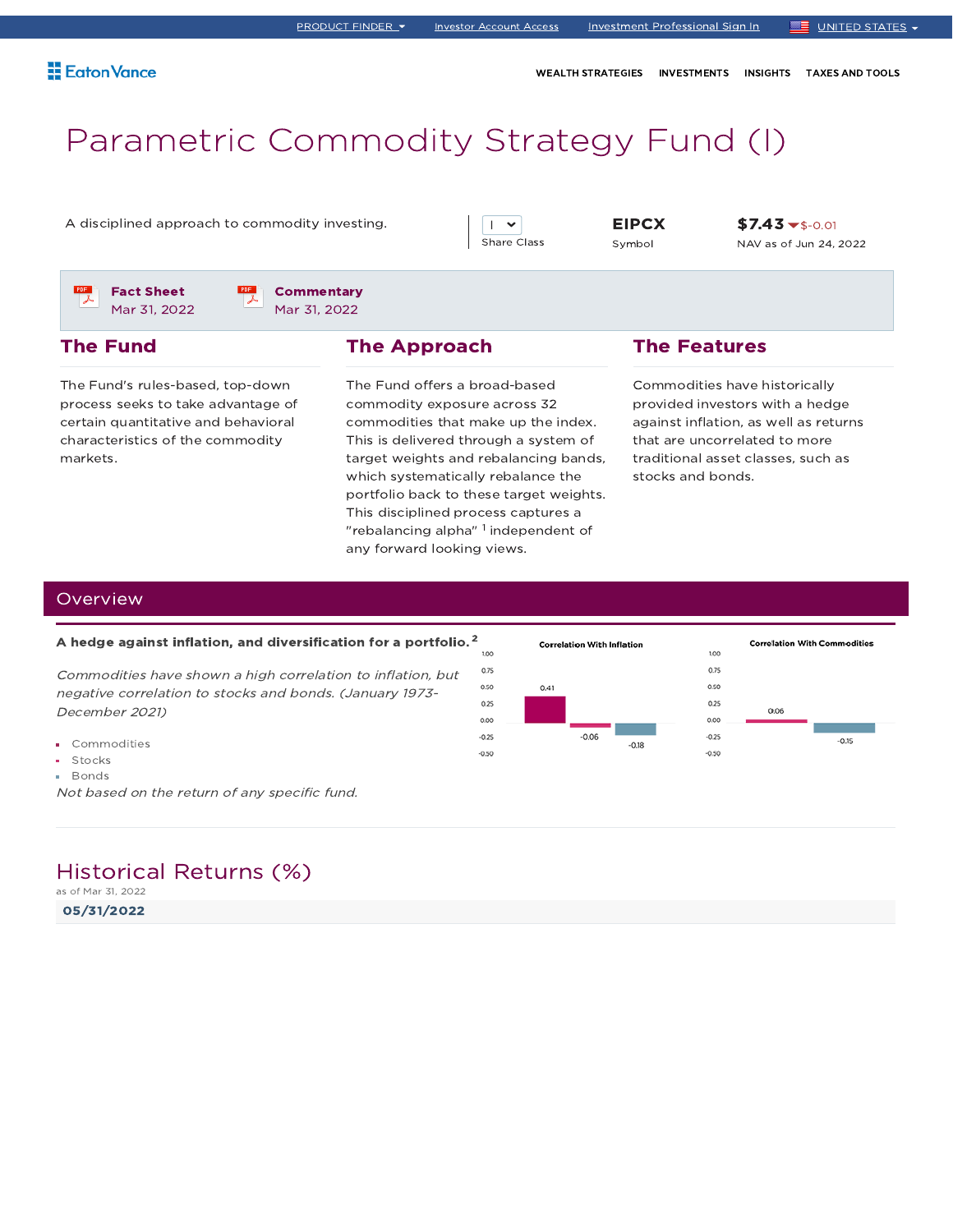







| 05/31/2022                                          |      |       |       |       |       |       |         |
|-----------------------------------------------------|------|-------|-------|-------|-------|-------|---------|
| <b>Fund at NAV</b>                                  | 0.38 | 11.75 | 26.62 | 36.76 | 23.81 | 13.90 | 3.30    |
| Bloomberg Commodity Index Total Return <sup>3</sup> | 1.52 | 14.87 | 32.74 | 41.85 | 19.81 | 10.85 | 0.86    |
| 03/31/2022                                          |      |       |       |       |       |       |         |
| <b>Fund at NAV</b>                                  | 8.53 | 22.98 | 22.98 | 48.40 | 21.03 | 12.57 | 2.00    |
| Bloomberg Commodity Index Total Return <sup>3</sup> | 8.65 | 25.55 | 25.55 | 49.25 | 16.11 | 8.99  | $-0.70$ |

Past performance is no guarantee of future results. Investment return and principal value will fluctuate so that shares, when redeemed, may be worth more or less than their original cost. Performance is for the stated time period only; due to market volatility, the Fund's current performance may be lower or higher than quoted. Returns are historical and are calculated by determining the percentage change in net asset value (NAV) with all distributions reinvested. Returns for other classes of shares offered by the Fund are different. Performance less than or equal to one year is cumulative.

### Fund Facts as of May 31, 2022

| <b>Performance Inception</b>     | 05/25/2011   |
|----------------------------------|--------------|
| <b>Investment Objective</b>      | Total return |
| <b>Total Net Assets</b>          | \$2.7B       |
| <b>Expense Ratio<sup>4</sup></b> | 0.66%        |
| <b>CUSIP</b>                     | 277923223    |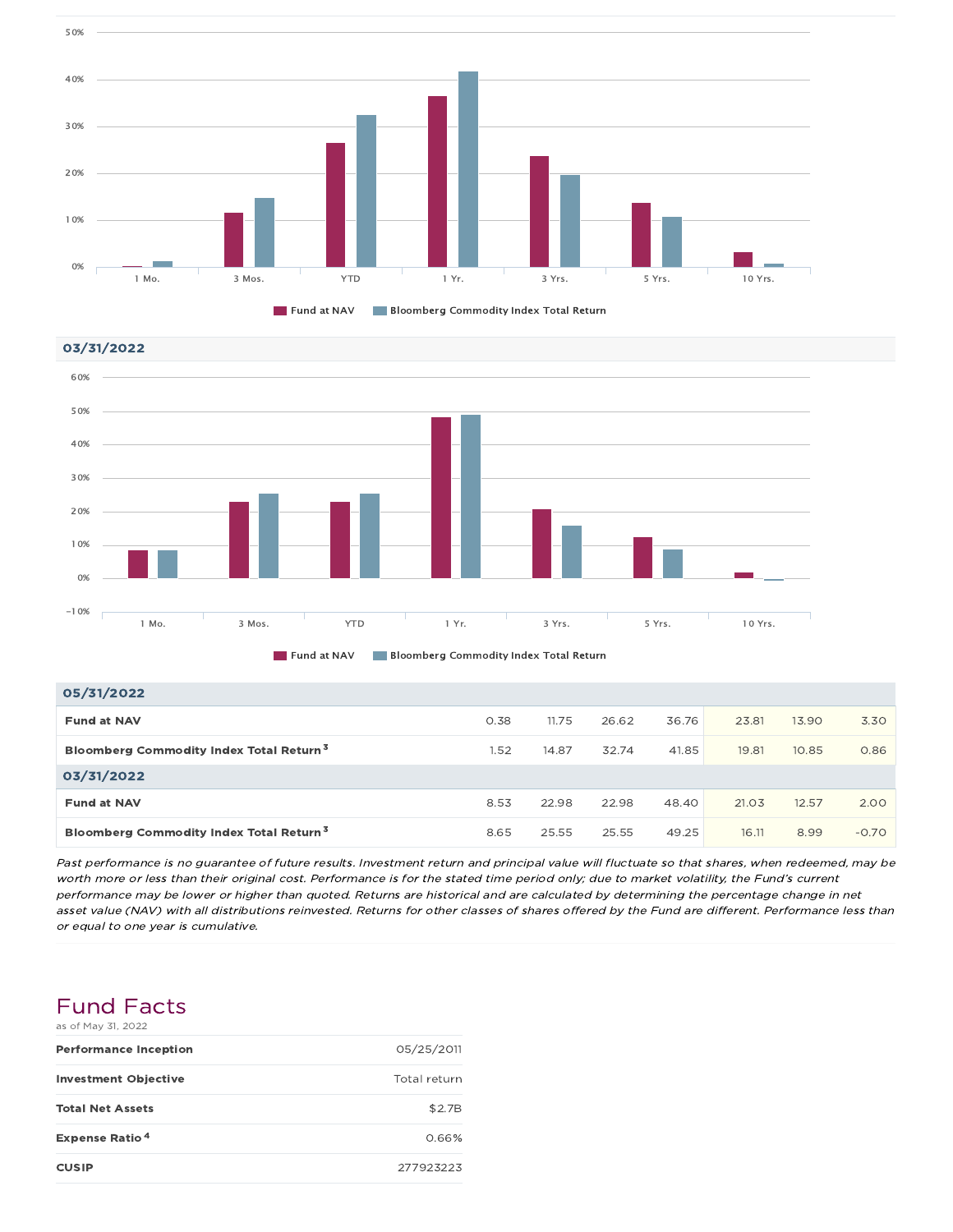### Morningstar Rating™

of May 31, 2022

| <b>Time Period</b> | Rating | Funds in<br>Commodities Broad Basket<br>Category |
|--------------------|--------|--------------------------------------------------|
| Overall            | *****  | 101                                              |
| Overall            | *****  | 101                                              |
| 3 Years            | *****  | 101                                              |
| 3 Years            | *****  | 101                                              |
| 5 Years            | *****  | 85                                               |
| 5 Years            | *****  | 85                                               |
| 10 Years           | *****  | 51                                               |
| 10 Years           | *****  | 51                                               |

The Morningstar Rating™ for funds, or "star rating", is calculated for managed products (including mutual funds and exchange-traded funds) with at least a three-year history. Exchange-traded funds and open-ended mutual funds are considered a single population for comparative purposes. It is calculated based on a Morningstar Risk-Adjusted Return measure that accounts for variation in a managed product's monthly excess performance, placing more emphasis on downward variations and rewarding consistent performance. The top 10% of products in each product category receive 5 stars, the next 22.5% receive 4 stars, the next 35% receive 3 stars, the next 22.5% receive 2 stars, and the bottom 10% receive 1 star.

The Overall Morningstar Rating for a managed product is derived from a weighted average of the performance figures associated with its three-, five-, and 10-year (if applicable) Morningstar Rating metrics. The weights are: 100% three-year rating for 36-59 months of total returns, 60% five-year rating/40% three-year rating for 60-119 months of total returns, and 50% 10-year rating/30% five-year rating/20% three-year rating for 120 or more months of total returns. While the 10-year overall star rating formula seems to give the most weight to the 10-year period, the most recent three-year period actually has the greatest impact because it is included in all three rating periods. Star ratings do not reflect the effect of any applicable sales load. Hollow stars denote Morningstar Extended Performance Ratings and are considered estimates based on the performance of the fund's oldest share class, adjusted for fees and expenses.

©2022 Morningstar. All Rights Reserved. The information contained herein: (1) is proprietary to Morningstar and/or its content providers; (2) may not be copied or distributed; and (3) is not warranted to be accurate, complete or timely. Neither Morningstar nor its content providers are responsible for any damages or losses arising from any use of this information.

### Portfolio Management

| <b>Thomas C. Seto</b> | Managed Fund since inception |
|-----------------------|------------------------------|
| Gregory J. Liebl, CFA | Managed Fund since 2018      |

Portfolio profile subject to change due to active management. Percentages may not total 100% due to rounding.

### About Risk:

The value of investments held by the Fund may increase or decrease in response to economic, and financial events (whether real, expected or perceived) in the U.S. and global markets. The value of commodities investments will generally be affected by overall market movements and factors specific to a particular industry or commodity, including weather, embargoes, tariffs, or health, political, international and regulatory developments. The Fund's exposure to derivatives involves risks different from, or possibly greater than, the risks associated with investing directly in securities and other investments. Derivatives instruments can be highly volatile, result in leverage (which can increase both the risk and return potential of the Fund), and involve risks in addition to the risks of the underlying instrument on which the derivative is based, such as counterparty, correlation and liquidity risk. If a counterparty is unable to honor its commitments, the value of Fund shares may decline and/or the Fund could experience delays in the return of collateral or other assets held by the counterparty. As interest rates rise, the value of certain income investments is likely to decline. Because the Fund may invest significantly in a particular sector, the Fund share value may fluctuate more than a fund with less exposure to such sector. The Fund is exposed to liquidity risk when trading volume, lack of a market maker or trading partner, large position size, market conditions, or legal restrictions impair its ability to sell particular investments or to sell them at advantageous market prices. The sub-adviser uses proprietary investment techniques and analyses in making investment decisions for the Fund. A systematic investment process is dependent on the sub-adviser's skill in developing and maintaining that process. The impact of the coronavirus on global markets could last for an extended period and could adversely affect the Fund's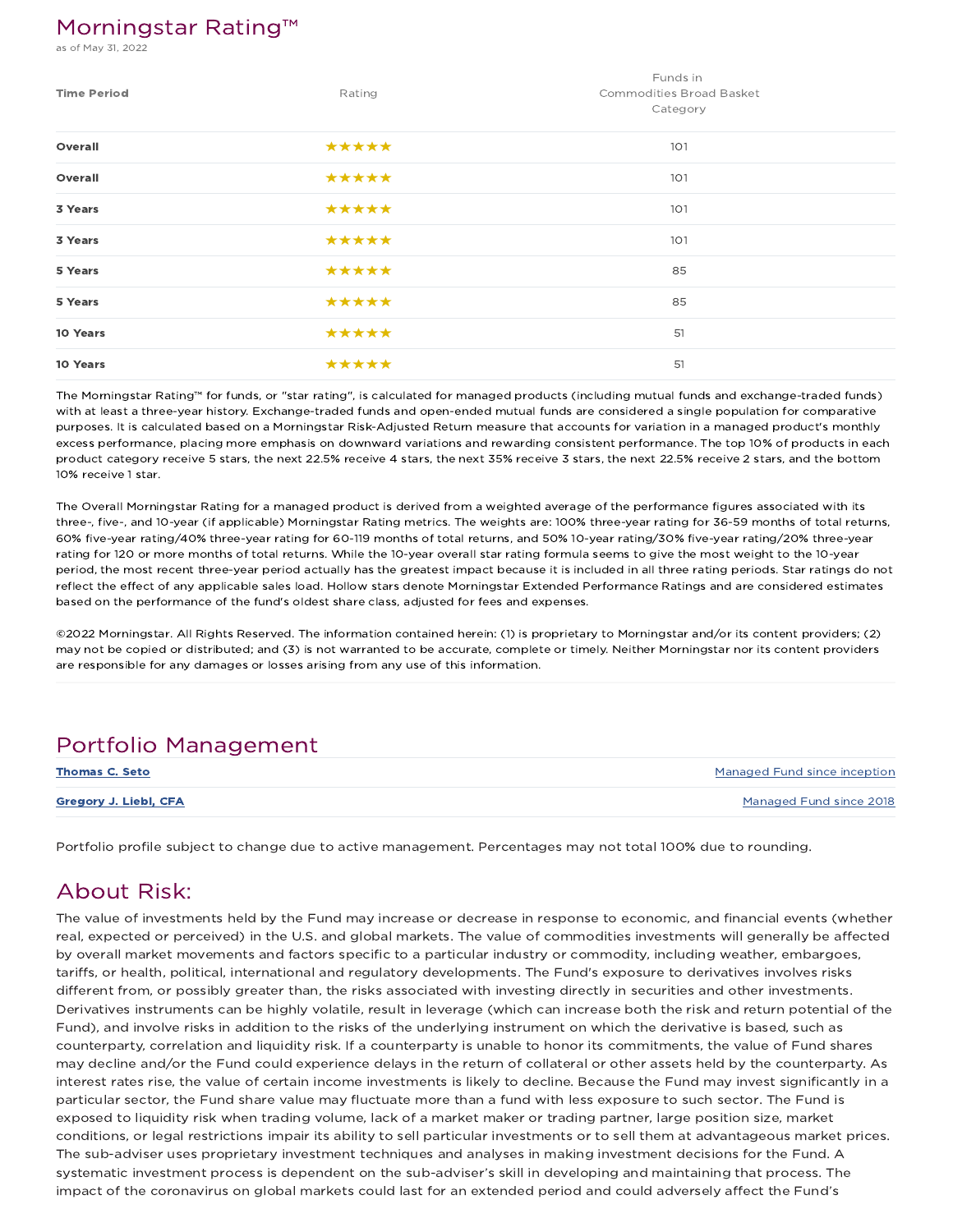performance. No fund is a complete investment program and you may lose money investing in a fund. The Fund may engage in other investment practices that may involve additional risks and you should review the Fund prospectus for a complete description.

1. Rebalancing alpha is the excess return generated by systematically selling outperforming assets and buying underperforming assets over multiple time periods.

2. Source: Zephyr. Inflation is represented by the Consumer Price Index. Stocks are represented by the S&P 500 Index, an unmanaged index of large-cap stocks commonly used as a measure of U.S. stock market performance. Bonds are represented by Bloomberg U.S. Government/Credit Bond Index, which measures performance of U.S. Treasuries, government-related issues and investment-grade U.S. corporate securities with a maturity greater than one year. Commodities are represented by S&P Goldman Sachs Commodity Index, a benchmark for performance of commodity markets. To review the most recent period of rising inflation, S&P Goldman Sachs Commodity Index (inception Jan. 1970) was used instead of Bloomberg Commodity Index Total Return (inception Feb. 1991) based on the longer historical record. Correlation is a measure of an investment's movement in relation to another. Correlation of 1 means investments move together in perfect lockstep.

3. Bloomberg Commodity Index Total Return is designed to provide diversified commodity exposure, with weightings based on each underlying commodity's liquidity and economic significance. Unless otherwise stated, index returns do not reflect the effect of any applicable sales charges, commissions, expenses, taxes or leverage, as applicable. It is not possible to invest directly in an index. Historical performance of the index illustrates market trends and does not represent the past or future performance of the fund. 4. Source: Fund prospectus.

### Performance

### Historical Returns (%)

as of Mar 31, 2022



**Fund at NAV Bloomberg Commodity Index Total Return Morningstar Commodities Broad Basket Category** 

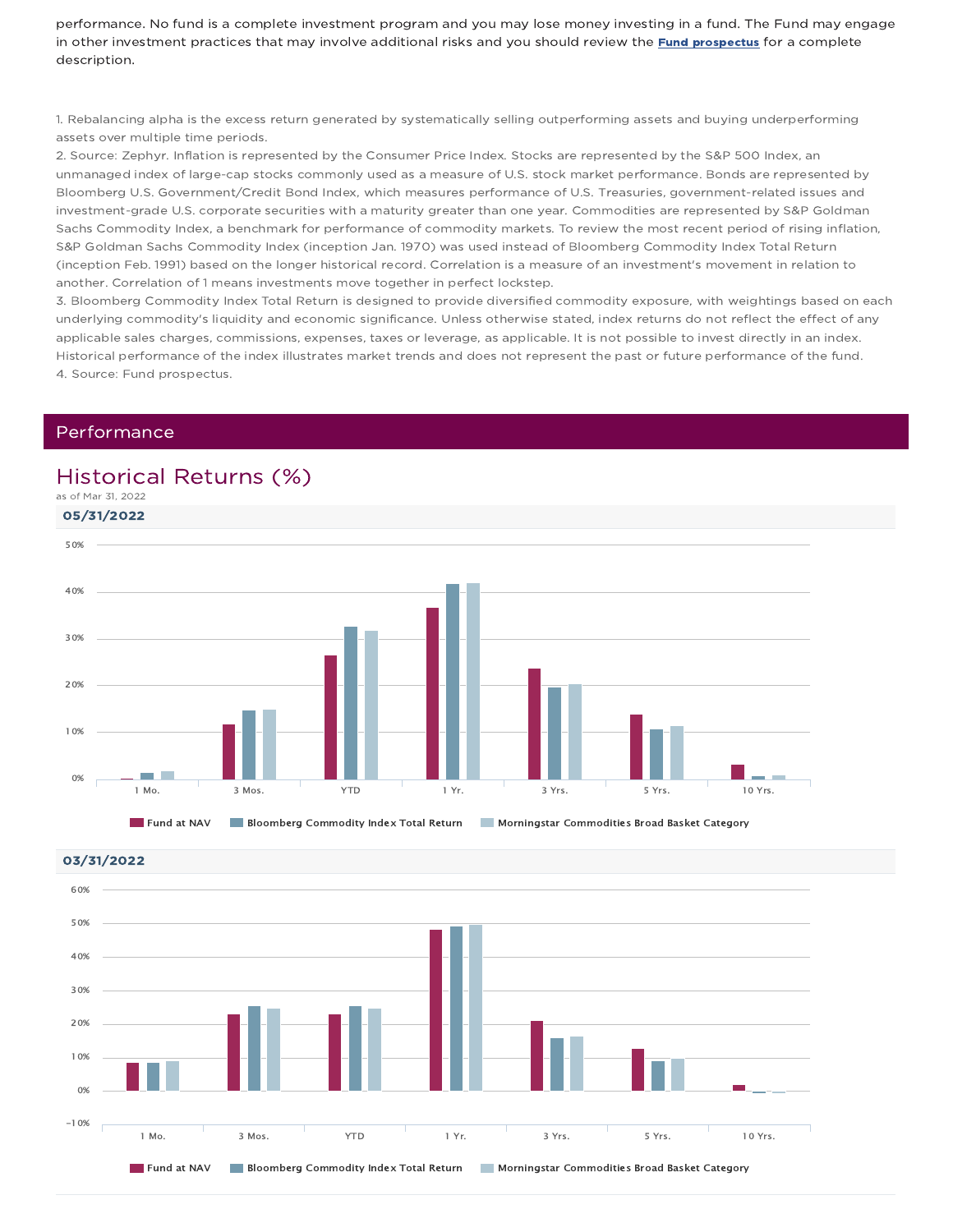| 05/31/2022                                                 |      |       |       |       |       |       |         |
|------------------------------------------------------------|------|-------|-------|-------|-------|-------|---------|
| <b>Fund at NAV</b>                                         | 0.38 | 11.75 | 26.62 | 36.76 | 23.81 | 13.90 | 3.30    |
| Bloomberg Commodity Index Total Return <sup>3</sup>        | 1.52 | 14.87 | 32.74 | 41.85 | 19.81 | 10.85 | 0.86    |
| Morningstar Commodities Broad Basket Category <sup>5</sup> | 1.76 | 15.09 | 31.86 | 42.12 | 20.31 | 11.50 | 1.03    |
| 03/31/2022                                                 |      |       |       |       |       |       |         |
| <b>Fund at NAV</b>                                         | 8.53 | 22.98 | 22.98 | 48.40 | 21.03 | 12.57 | 2.00    |
| Bloomberg Commodity Index Total Return <sup>3</sup>        | 8.65 | 25.55 | 25.55 | 49.25 | 16.11 | 8.99  | $-0.70$ |
| Morningstar Commodities Broad Basket Category <sup>5</sup> | 9.07 | 24.89 | 24.89 | 49.70 | 16.43 | 9.75  | $-0.66$ |

Past performance is no guarantee of future results. Investment return and principal value will fluctuate so that shares, when redeemed, may be worth more or less than their original cost. Performance is for the stated time period only; due to market volatility, the Fund's current performance may be lower or higher than quoted. Returns are historical and are calculated by determining the percentage change in net asset value (NAV) with all distributions reinvested. Returns for other classes of shares offered by the Fund are different. Performance less than or equal to one year is cumulative.

## Calendar Year Returns (%)

|                                                     | 2012    | 2013     | 2014   | 2015     | 2016  | 2017 | 2018   | 2019 | 2020    | 2021  |
|-----------------------------------------------------|---------|----------|--------|----------|-------|------|--------|------|---------|-------|
| <b>Fund at NAV</b>                                  | 2.30    | $-10.39$ | -14.62 | $-22.22$ | 14.04 | 7.06 | -9.44  | 9.58 | 7.79    | 29.80 |
| Bloomberg Commodity Index Total Return <sup>3</sup> | $-1.06$ | $-9.52$  | -17.01 | -24.66   | 11.77 | 1.70 | -11.25 | 7.69 | $-3.12$ | 27.11 |

## Fund Facts

| <b>Expense Ratio<sup>4</sup></b> | 0.66%      |
|----------------------------------|------------|
| <b>Performance Inception</b>     | 05/25/2011 |
| <b>Distribution Frequency</b>    | Annually   |

## Morningstar Rating™

as of May 31, 2022

| <b>Time Period</b> | Rating | Funds in<br>Commodities Broad Basket<br>Category |
|--------------------|--------|--------------------------------------------------|
| Overall            | *****  | 101                                              |
| Overall            | *****  | 101                                              |
| 3 Years            | *****  | 101                                              |
| 3 Years            | *****  | 101                                              |
| 5 Years            | *****  | 85                                               |
| 5 Years            | *****  | 85                                               |
| 10 Years           | *****  | 51                                               |
| 10 Years           | *****  | 51                                               |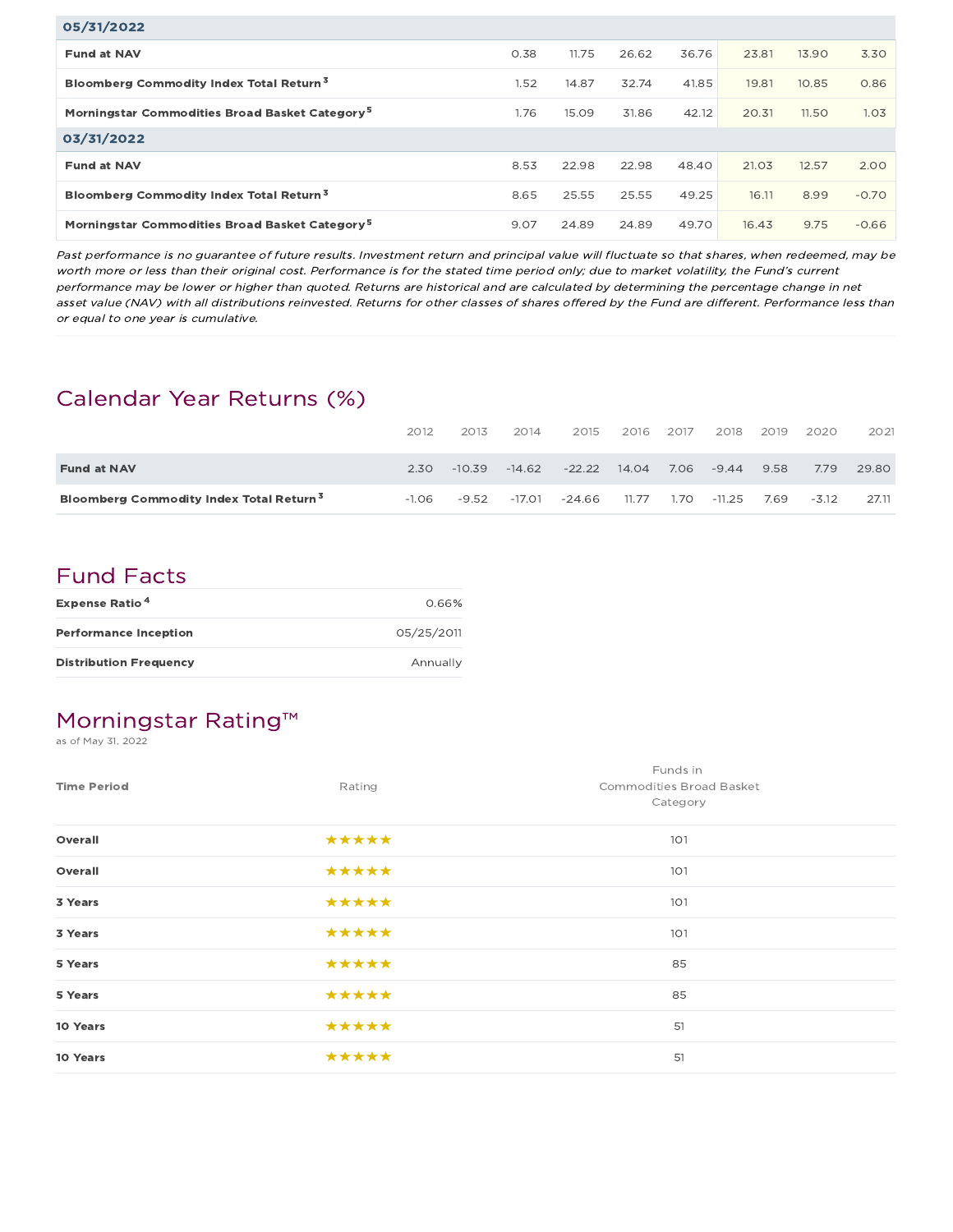The Morningstar Rating™ for funds, or "star rating", is calculated for managed products (including mutual funds and exchange-traded funds) with at least a three-year history. Exchange-traded funds and open-ended mutual funds are considered a single population for comparative purposes. It is calculated based on a Morningstar Risk-Adjusted Return measure that accounts for variation in a managed product's monthly excess performance, placing more emphasis on downward variations and rewarding consistent performance. The top 10% of products in each product category receive 5 stars, the next 22.5% receive 4 stars, the next 35% receive 3 stars, the next 22.5% receive 2 stars, and the bottom 10% receive 1 star.

The Overall Morningstar Rating for a managed product is derived from a weighted average of the performance figures associated with its three-, five-, and 10-year (if applicable) Morningstar Rating metrics. The weights are: 100% three-year rating for 36-59 months of total returns, 60% five-year rating/40% three-year rating for 60-119 months of total returns, and 50% 10-year rating/30% five-year rating/20% three-year rating for 120 or more months of total returns. While the 10-year overall star rating formula seems to give the most weight to the 10-year period, the most recent three-year period actually has the greatest impact because it is included in all three rating periods. Star ratings do not reflect the effect of any applicable sales load. Hollow stars denote Morningstar Extended Performance Ratings and are considered estimates based on the performance of the fund's oldest share class, adjusted for fees and expenses.

©2022 Morningstar. All Rights Reserved. The information contained herein: (1) is proprietary to Morningstar and/or its content providers; (2) may not be copied or distributed; and (3) is not warranted to be accurate, complete or timely. Neither Morningstar nor its content providers are responsible for any damages or losses arising from any use of this information.

## NAV History

| Date         | <b>NAV</b> | NAV Change |
|--------------|------------|------------|
| Jun 24, 2022 | \$7.43     | $-$0.01$   |
| Jun 23, 2022 | \$7.44     | $-$0.20$   |
| Jun 22, 2022 | \$7.64     | $-$0.10$   |
| Jun 21, 2022 | \$7.74     | \$0.01     |
| Jun 17, 2022 | \$7.73     | $-$0.14$   |
| Jun 16, 2022 | \$7.87     | \$0.02     |
| Jun 15, 2022 | \$7.85     | \$0.05     |
| Jun 14, 2022 | \$7.80     | $-$0.15$   |
| Jun 13, 2022 | \$7.95     | $-$0.18$   |
| Jun 10, 2022 | \$8.13     | $-$0.10$   |

## Distribution History 6

| Ex-Date      | Distribution | Reinvest NAV |
|--------------|--------------|--------------|
| Dec 21, 2021 | \$0.87290    | \$6.16       |
| Dec 23, 2020 | \$0.16680    | \$5.49       |
| Dec 27, 2019 | \$0.08170    | \$5.33       |

No records in this table indicates that there has not been a distribution greater than .0001 within the past 3 years. Fund prospectus

## Capital Gain History 6

| Ex-Date | Short-Term | Long-Term | Reinvest NAV |
|---------|------------|-----------|--------------|
|         |            |           |              |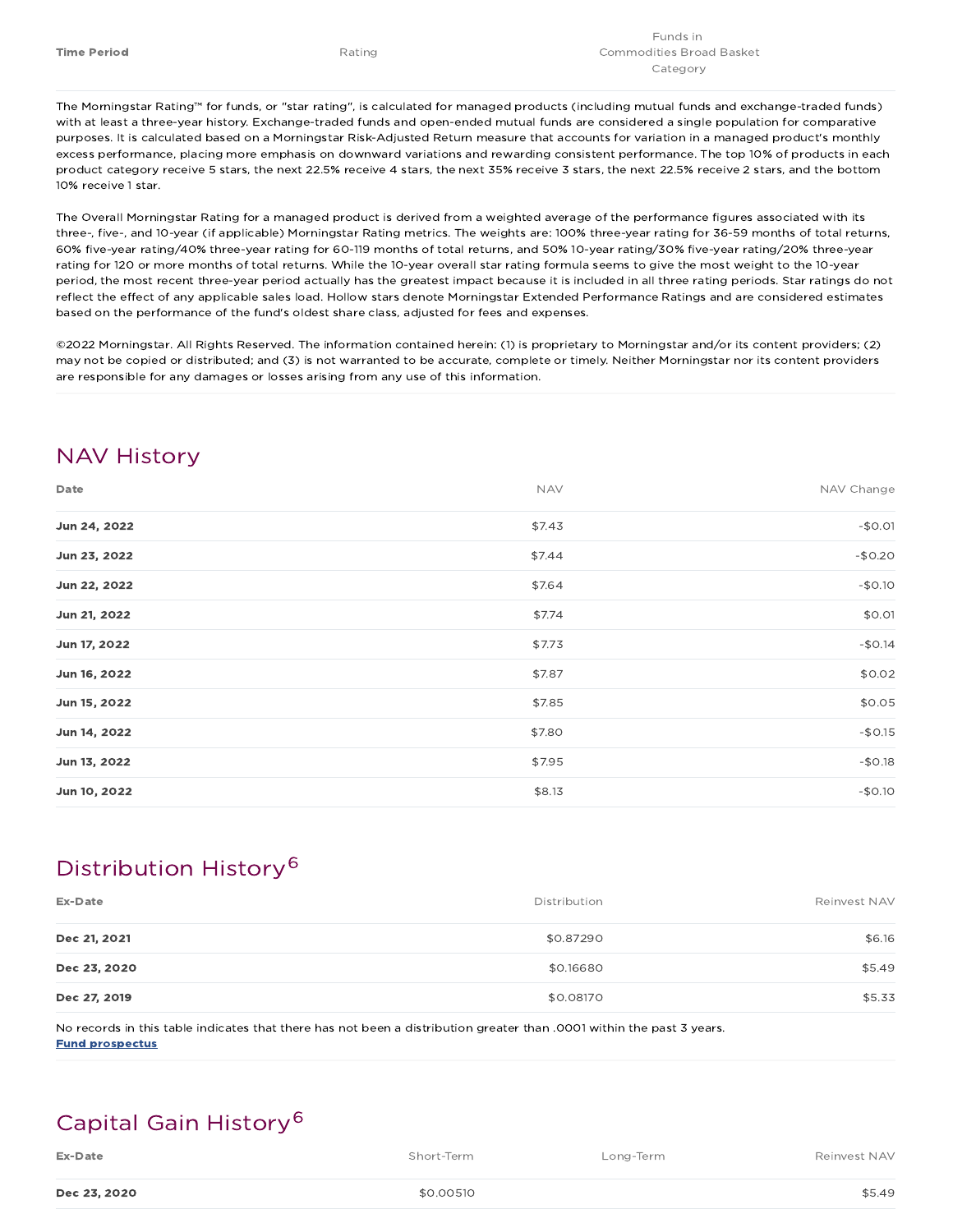No records in this table indicates that there has not been a capital gain greater than .0001 within the past 3 years. Fund prospectus

Portfolio profile subject to change due to active management. Percentages may not total 100% due to rounding.

### About Risk:

The value of investments held by the Fund may increase or decrease in response to economic, and financial events (whether real, expected or perceived) in the U.S. and global markets. The value of commodities investments will generally be affected by overall market movements and factors specific to a particular industry or commodity, including weather, embargoes, tariffs, or health, political, international and regulatory developments. The Fund's exposure to derivatives involves risks different from, or possibly greater than, the risks associated with investing directly in securities and other investments. Derivatives instruments can be highly volatile, result in leverage (which can increase both the risk and return potential of the Fund), and involve risks in addition to the risks of the underlying instrument on which the derivative is based, such as counterparty, correlation and liquidity risk. If a counterparty is unable to honor its commitments, the value of Fund shares may decline and/or the Fund could experience delays in the return of collateral or other assets held by the counterparty. As interest rates rise, the value of certain income investments is likely to decline. Because the Fund may invest significantly in a particular sector, the Fund share value may fluctuate more than a fund with less exposure to such sector. The Fund is exposed to liquidity risk when trading volume, lack of a market maker or trading partner, large position size, market conditions, or legal restrictions impair its ability to sell particular investments or to sell them at advantageous market prices. The sub-adviser uses proprietary investment techniques and analyses in making investment decisions for the Fund. A systematic investment process is dependent on the sub-adviser's skill in developing and maintaining that process. The impact of the coronavirus on global markets could last for an extended period and could adversely affect the Fund's performance. No fund is a complete investment program and you may lose money investing in a fund. The Fund may engage in other investment practices that may involve additional risks and you should review the **Fund prospectus** for a complete description.

3. Bloomberg Commodity Index Total Return is designed to provide diversified commodity exposure, with weightings based on each underlying commodity's liquidity and economic significance. Unless otherwise stated, index returns do not reflect the effect of any applicable sales charges, commissions, expenses, taxes or leverage, as applicable. It is not possible to invest directly in an index. Historical performance of the index illustrates market trends and does not represent the past or future performance of the fund. 4. Source: Fund prospectus.

5. The Morningstar Commodities Broad Basket Category includes funds that invest in a basket of commodities via owning the physical assets or derivative instruments.

6. A portion of the Fund's returns may be comprised of return of capital or short term capital gains. The Fund will determine the tax characteristics of all Fund distributions after the end of the calendar year and will provide shareholders such information at that time. Please consult your tax advisor for further information.

### Portfolio

| <b>Portfolio Statistics</b><br>as of Mar 31, 2022 |          |  |  |  |
|---------------------------------------------------|----------|--|--|--|
| <b>Average Duration</b>                           | 0.50 yrs |  |  |  |
|                                                   |          |  |  |  |
|                                                   |          |  |  |  |

## Commodity Exposure (%)<sup>7</sup>

as of Mar 31, 2022

| <b>Agriculture</b> | 26.10 |
|--------------------|-------|
| Cocoa              | 1.83  |
| Coffee             | 3.57  |
| Corn               | 3.64  |
| Cotton             | 2.10  |
| Kansas Wheat       | 0.86  |
| Robusta Coffee     | 0.94  |
| Soybean Meal       | 1.79  |
| Soybean Oil        | 3.43  |
| Soybeans           | 3.48  |
| Sugar              | 1.81  |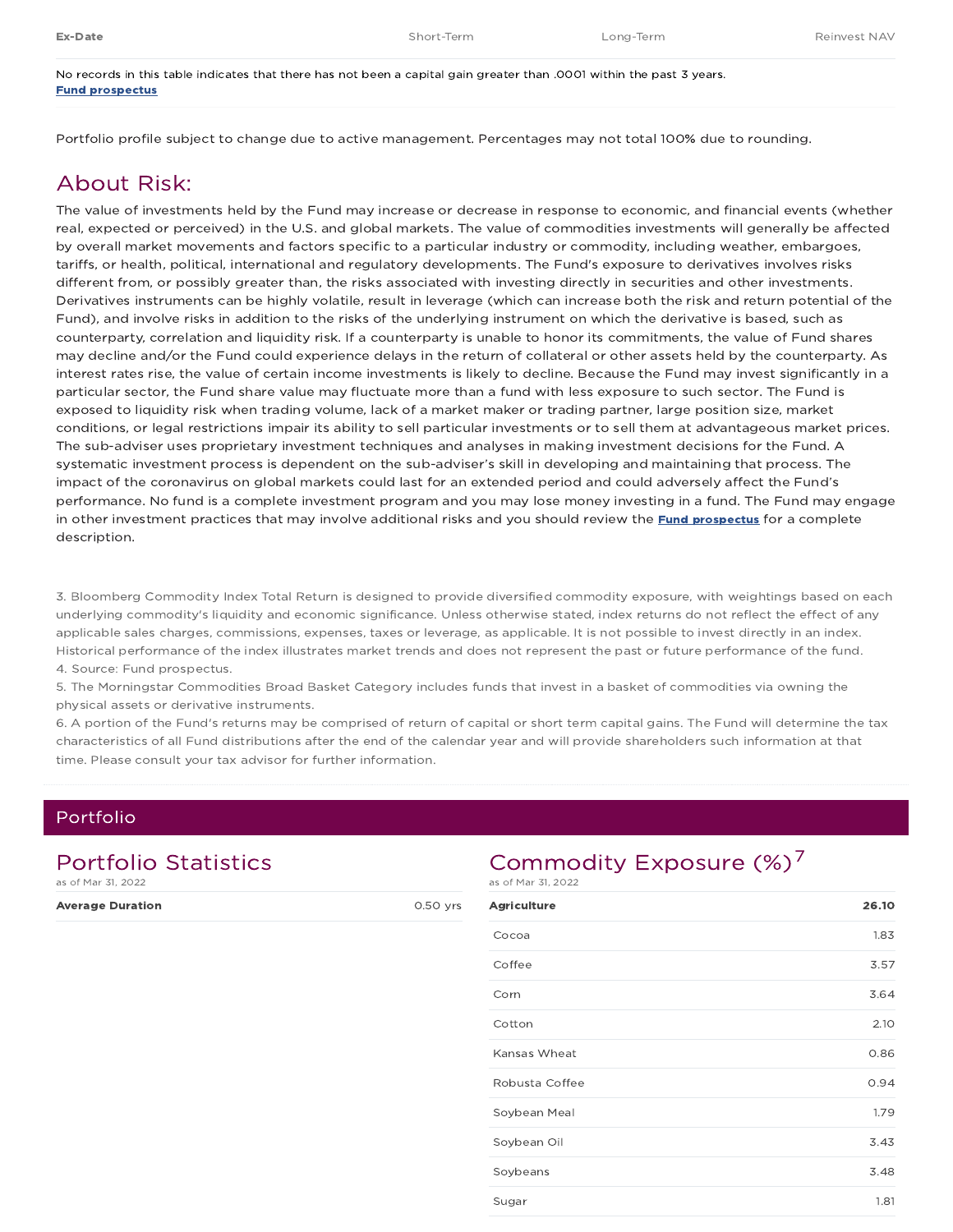| Wheat                    | 1.76  |
|--------------------------|-------|
| White Sugar              | 0.89  |
| Energy                   | 25.98 |
| Crude Oil-Brent          | 1.74  |
| Crude Oil-WTI            | 1.71  |
| Gas Oil                  | 3.52  |
| <b>Heating Oil</b>       | 3.46  |
| Natural Gas              | 8.47  |
| <b>Unleaded Gas</b>      | 7.08  |
| <b>Industrial Metals</b> | 23.74 |
| Aluminum                 | 6.73  |
| Copper                   | 3.39  |
| Lead                     | 1.89  |
| New York Copper          | 3.55  |
| Nickel                   | 3.85  |
| Tin                      | 0.89  |
| Zinc                     | 3.44  |
| Livestock                | 6.26  |
| Feeder Cattle            | 0.88  |
| Lean Hogs                | 1.73  |
| Live Cattle              | 3.65  |
| <b>Precious Metals</b>   | 18.00 |
| Gold                     | 7.23  |
| Palladium                | 1.81  |
| Platinum                 | 1.81  |
| Silver                   | 7.15  |

Portfolio profile subject to change due to active management. Percentages may not total 100% due to rounding.

## About Risk:

The value of investments held by the Fund may increase or decrease in response to economic, and financial events (whether real, expected or perceived) in the U.S. and global markets. The value of commodities investments will generally be affected by overall market movements and factors specific to a particular industry or commodity, including weather, embargoes, tariffs, or health, political, international and regulatory developments. The Fund's exposure to derivatives involves risks different from, or possibly greater than, the risks associated with investing directly in securities and other investments. Derivatives instruments can be highly volatile, result in leverage (which can increase both the risk and return potential of the Fund), and involve risks in addition to the risks of the underlying instrument on which the derivative is based, such as counterparty, correlation and liquidity risk. If a counterparty is unable to honor its commitments, the value of Fund shares may decline and/or the Fund could experience delays in the return of collateral or other assets held by the counterparty. As interest rates rise, the value of certain income investments is likely to decline. Because the Fund may invest significantly in a particular sector, the Fund share value may fluctuate more than a fund with less exposure to such sector. The Fund is exposed to liquidity risk when trading volume, lack of a market maker or trading partner, large position size, market conditions, or legal restrictions impair its ability to sell particular investments or to sell them at advantageous market prices. The sub-adviser uses proprietary investment techniques and analyses in making investment decisions for the Fund. A systematic investment process is dependent on the sub-adviser's skill in developing and maintaining that process. The impact of the coronavirus on global markets could last for an extended period and could adversely affect the Fund's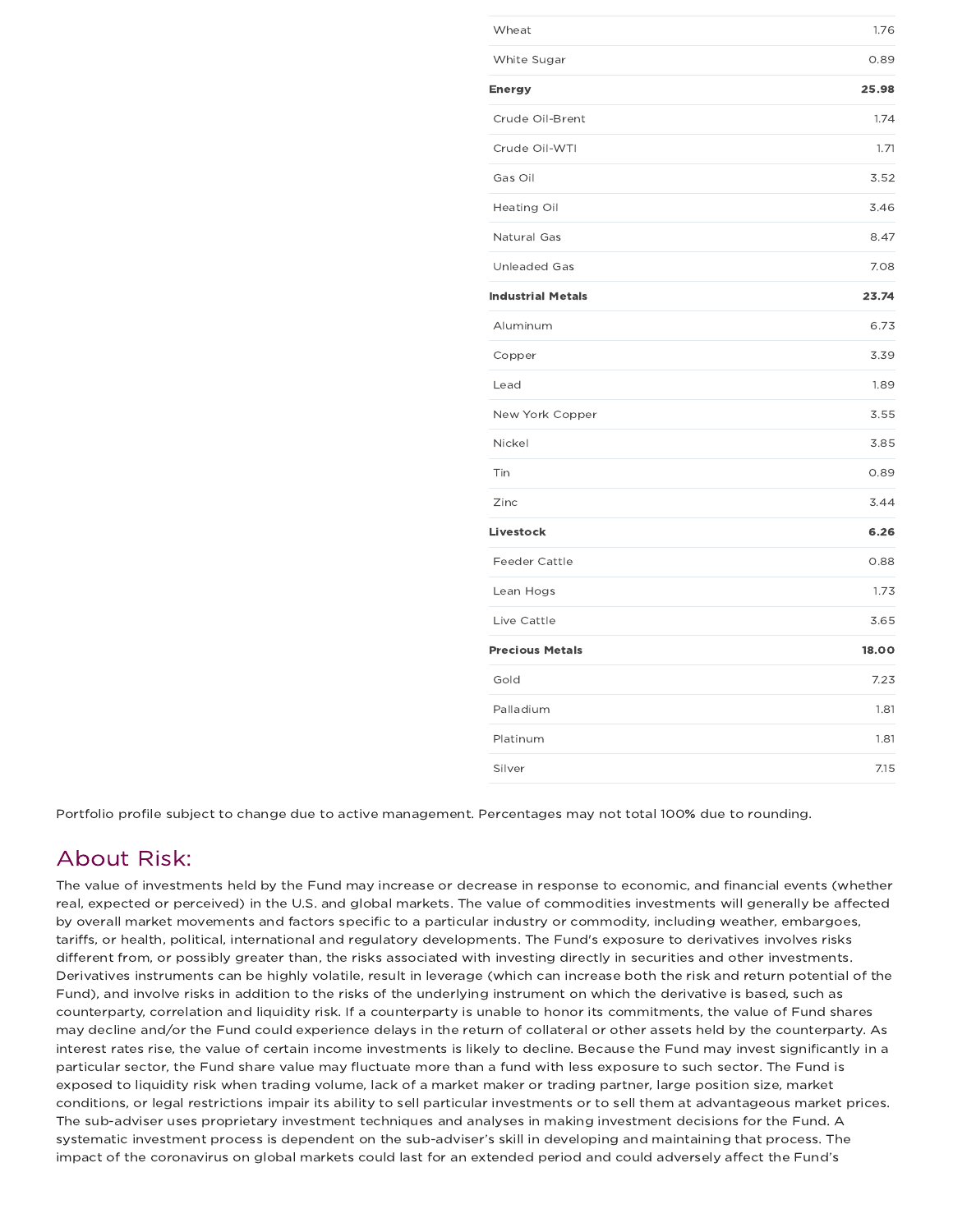performance. No fund is a complete investment program and you may lose money investing in a fund. The Fund may engage in other investment practices that may involve additional risks and you should review the Fund prospectus for a complete description.

7. Commodity Exposure reflects the Fund's net exposure to commodities through its investment in commodity-linked derivative instruments.

### Management



Thomas C. Seto Head of Investment Management Joined Parametric Portfolio Associates 1998

#### Biography

Thomas Seto is head of investment management with Parametric Portfolio Associates LLC, an investment adviser and majority-owned subsidiary of Eaton Vance Corp. Tom is responsible for all portfolio management and trading at the Seattle Investment Center, and is a member of the executive committee. He joined Parametric in 1998.

Tom began his career in the investment management industry in 1991. Before joining Parametric, he served as the head of U.S. equity index investments at Barclays Global Investors.

Tom earned a B.S. in electrical engineering from the University of Washington and an MBA from the University of Chicago Booth School of Business.

#### Education

- B.S. University of Washington
- M.B.A Booth School of Business, University of Chicago

#### Experience

• Managed Fund since inception

#### Other funds managed

- Parametric Dividend Income Fund
- Parametric Emerging Markets Fund
- Parametric International Equity Fund
- Parametric Tax-Managed Emerging Markets Fund
- Parametric Tax-Managed International Equity Fund
- Parametric Volatility Risk Premium Defensive Fund

#### Gregory J. Liebl, CFA Portfolio Manager Joined Parametric Portfolio Associates 2010

#### Biography

Gregory Liebl is a senior investment strategist for the Minneapolis Investment Center of Parametric Portfolio Associates LLC, an investment adviser and majority-owned subsidiary of Eaton Vance Corp. He supports Parametric's systematic alpha strategies and holds investment responsibilities for the firm's commodity strategy. He joined Parametric in 2010.

Greg began his career in the investment management industry in 2010 with The Clifton Group (acquired by Parametric in 2012). Previously, he was an assistant portfolio manager with the firm in the areas of risk and exposure management and customized implementation solutions.

Greg earned a B.S. from North Dakota State University. He is a CFA charterholder and a member of the CFA Society of Minnesota.

#### Education

B.S. North Dakota State University

#### Experience

• Managed Fund since 2018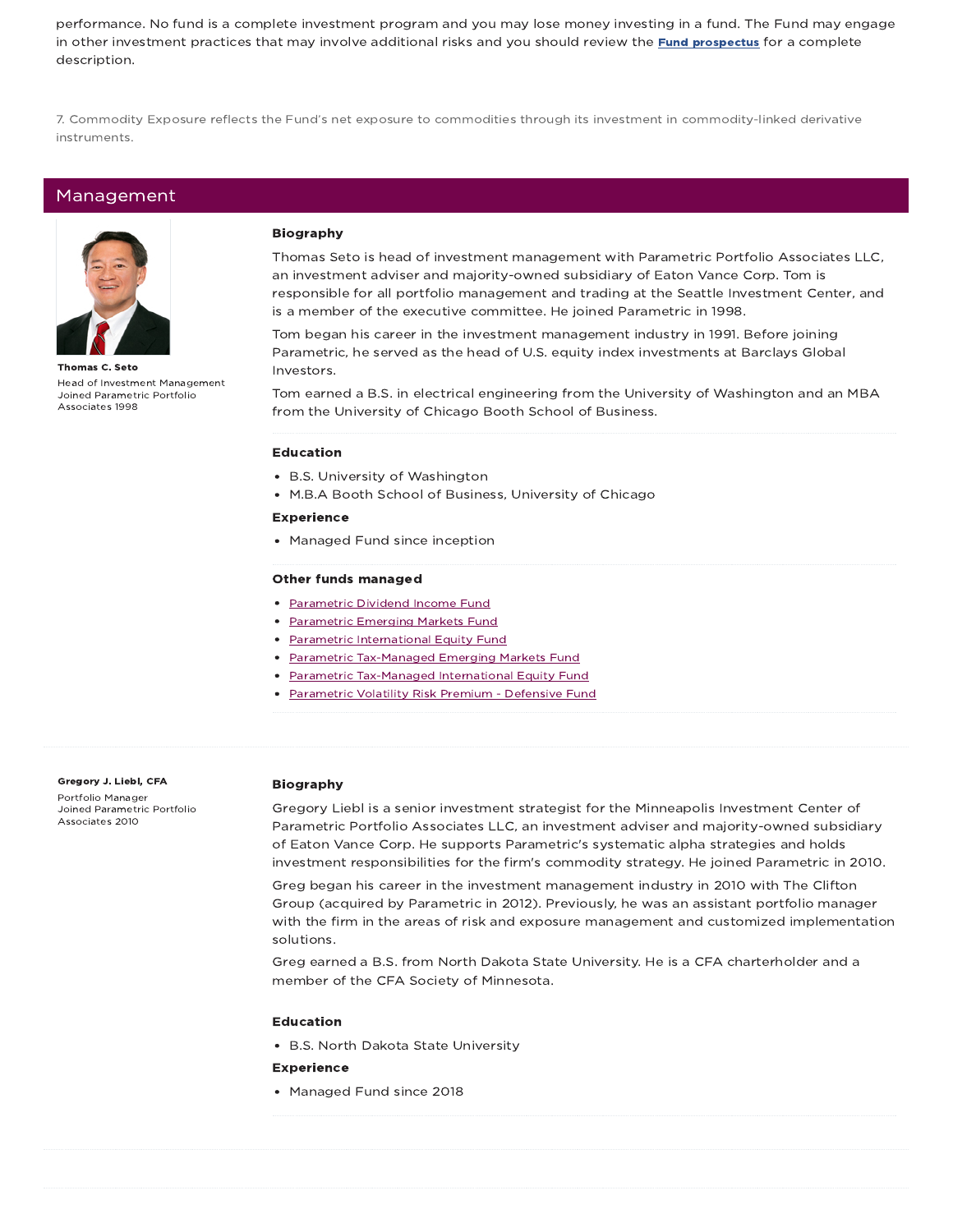### Literature

# **Literature** Fact Sheet Download - Last updated: Mar 31, 2022 **Commentary** Download - Last updated: Mar 31, 2022 Report of Organizational Actions Affecting Basis of Securities Download - Last updated: Dec 31, 2012 Annual Report Download - Last updated: Dec 31, 2021 Full Prospectus Download - Last updated: Apr 30, 2022 Parametric Commodity Strategy Holdings Download - Last updated: Apr 30, 2022 Q1 Holdings Download - Last updated: Mar 31, 2022 Q3 Holdings Download - Last updated: Sep 30, 2021 Holdings - Form N-PORT **Download** SAI Download - Last updated: Apr 30, 2022 Semi-Annual Report Download - Last updated: Jun 30, 2021 Summary Prospectus Download - Last updated: May 1, 2022

**Eaton Vance** 

in  $\mathbf{y}$   $\mathbf{z}$   $\mathbf{\Theta}$